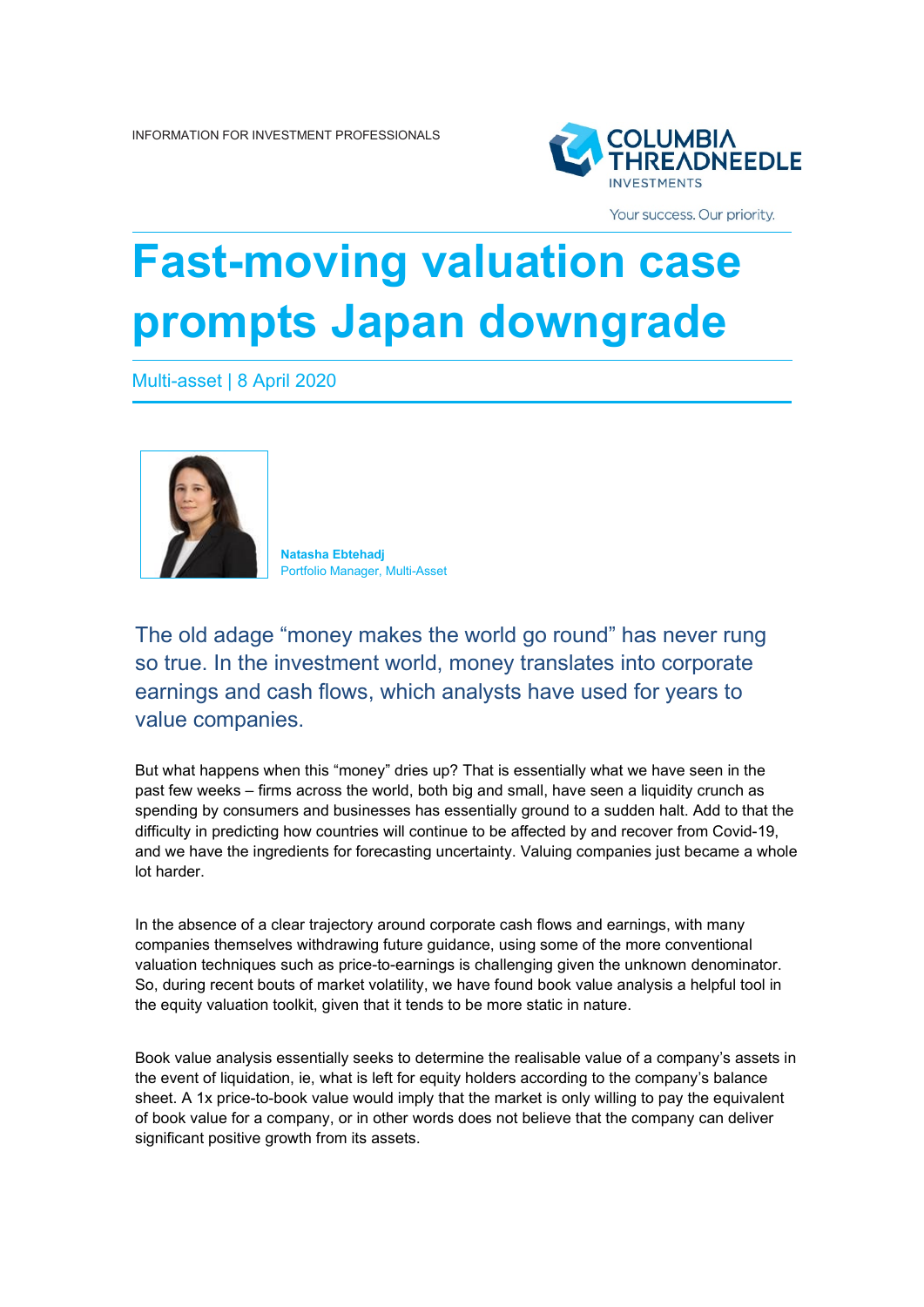We applied this valuation lens to equity markets in early March, seeking to determine levels at which different regions would reach attractive enough levels for us to deploy our risk budget. As markets tracked downwards, Japan increasingly stood out with prices falling through 1x book values in mid-March – very close to the lows of the past 20 or more years (Figure 1). History tells us that prospective 12-month returns from these levels are asymmetric to the upside (Figure 2), hence we added to our Japanese equity exposure.



## Figure 1: Price to book for TOPIX fell below 1x Figure 2: Distribution of subsequent





Source for both charts: Columbia Threadneedle and Bloomberg, 31 March 2020

However, with decade-high volatility, key valuation levels are being triggered more frequently and, with the fast-moving economic and human response to Covid-19, fundamentals are changing quickly too.

## Japan's outperformance

.

In the case of Japan, the equity market managed to outperform global equities by a stellar 13% over the second half of March, making relative valuations less attractive within a short space of time. Although still supported by the long-term structural improvement story of better corporate governance, Japan is a strongly cyclical and operationally leveraged market that is highly exposed to "sudden stops" in global activity; room for stimulus is also judged to be more constrained than elsewhere. And, unlike other regions, savage falls in earnings expectations had yet to come as of a week ago – unrealistic by our judgment.

In keeping with our investment process, where either changing valuations and/or fundamentals can prompt a change in view, we have downgraded Japan to a neutral from favour, reflecting those fuller relative valuations and softer fundamentals in the current global setting. Although we retain an overall preference for equities (alongside higher-grade credit), today it feels prudent to concentrate risk in less cyclical areas better placed to weather the storm.

In these abnormal times, money does not make the world go round – healthcare workers do. But markets remain open and dislocations will continue to emerge as the markets attempt to price the effects of this unprecedented and sudden stop to the normal flow of money.